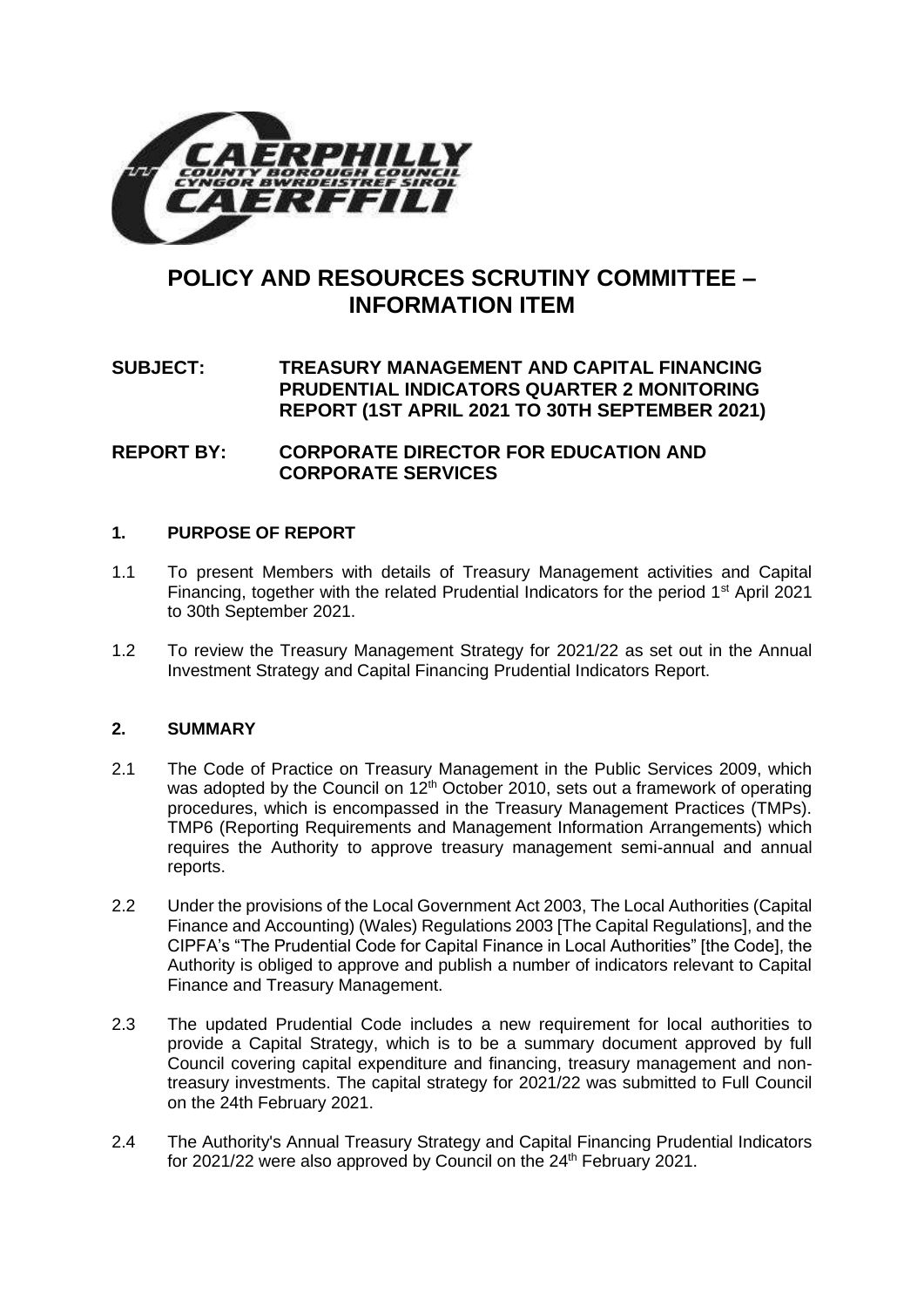# **3. RECOMMENDATIONS**

3.1 Members are asked to note the contents of this report.

## **4. REASONS FOR THE RECOMMENDATIONS**

4.1 Compliance with the CIPFA "Code of Practice for Treasury Management in the Public Services".

#### **5. THE REPORT**

#### **5.1 Treasury Management**

#### 5.1.1 Borrowing Activity

The current policy of internal borrowing is not sustainable in the long-term, but where prudent the policy of internal borrowing will be utilised. As at the 31<sup>st</sup> March 2021 the internal borrowing position was £72m.

The Annual Treasury Management Strategy was approved by Council in February 2021. As part of the strategy approval was given to borrow £37.2m in 2021/22 to part fund the General Fund capital programme if required. A further £52.0m was approved for the HRA to fund the WHQS and Affordable Housing capital programme. During the reported period no external borrowing has taken place and internal funds have been used. There was a further drawdown of £827k from the Salix Loan Facility during the reported period. Total Salix drawn down to date is £4.1m.

During the period covered by this report, PWLB loans to the value of £1.6m were repaid on maturity. Such loans had an average interest rate of 4.43%. £30k of the WRU Loan was also repaid. Total debt outstanding as at 30<sup>th</sup> September 2021 was £318.8m and comprised of £254.7m PWLB loans; £30m market loans (LOBOs); £10m Bank loan; £20m WG loan, £60k WRU loan; and a £4.1m Salix Energy Finance loan.

With respect to LOBO loans the lender has the option to propose an increase in the interest rate at set dates, following which the Authority has the option to either accept the new rate or to repay the loan at no additional cost. During the reporting period our total LOBO portfolio with a value of £30m had a rate option reviewed, and the lenders chose not to exercise the option. LOBO loans will be further reviewed again later in 2021/22 by lenders, with our total LOBO portfolio of £30m exposed to variable interest rate movement. This represents 9.4% of the Authority's debt portfolio, which is exposed to interest rate risk. The Authority acknowledges there is an element of refinancing risk even though in the current interest rate environment lenders are unlikely to exercise their options.

#### 5.1.2 Rescheduling

The Annual Strategy allows for the utilisation of debt rescheduling providing for both in year and future year savings and additional revenue resources. No rescheduling opportunities were utilised during the period covered by this report.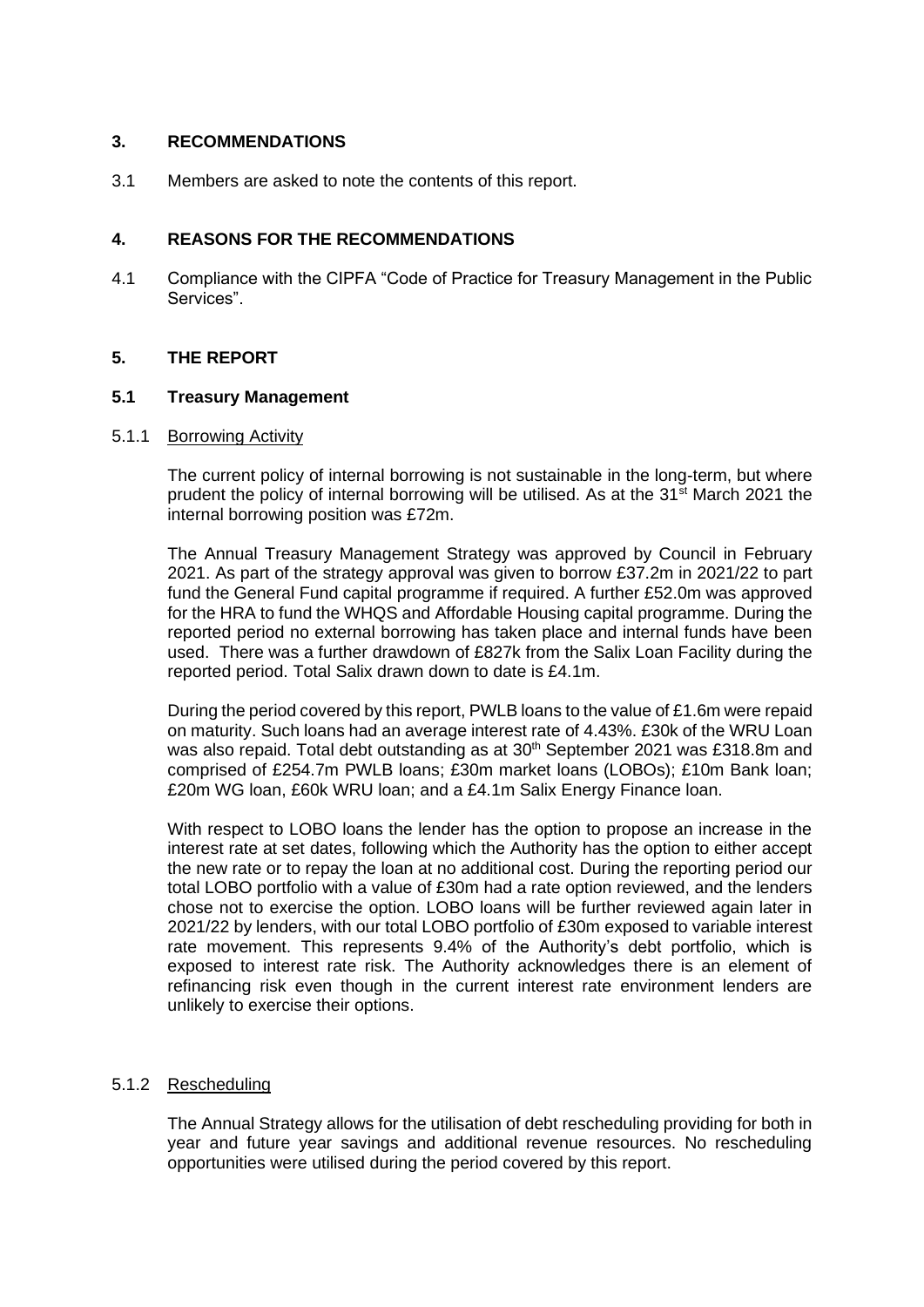#### 5.1.3 Investments

During the reported period the Authority was holding £36.5m of long-term investments where the maturity date is greater than 365 days. These investments are in accordance with the approved Investment Strategy. The long-term investments comprise of UK Gilts, Loans to Registered Providers, Real Estate Investment Trusts (REITS) and pooled funds. The value of short-term deposits as at  $30<sup>th</sup>$  September 2021 was £121.2m.

The total investments held as at  $30<sup>th</sup>$  September 2021 were £157.7m and had a total average rate of return equating to 0.69% which is a significant improvement over placing deposits with the Debt Management Office (DMO) whose rates were typically 0.01% during the reporting period and going into negative territory towards the end of the reporting period. The rate of return is above the target rate, as detailed in the Annual Treasury Management Strategy report to Council, of 0.10%. Investment rates continued to remain low during the reporting period on our traditional style investments e.g. Covered Bonds and Inter-LA lending. As a result of additional monies being received due to Covid-19 most Local Authorities held surplus cash balances and the inter-LA market was virtually non-existent.

During the reporting period, the Authority made a further investment of £7.5m into their pooled funds. These funds allow the Authority to generate enhanced returns and the intention is to hold them for a minimum of five years as per the Treasury Strategy 2021- 22. These investments generated an income return of 4.42% during the reporting period.

Due to the low rates on offer it proved more beneficial to the Authority to maintain our cash surpluses to subsidise our capital programme and delay any borrowing during this time of uncertainty. Our overall income return of 0.69% compared to a rate of 0.48% for 9 other Welsh Authorities as per the quarterly figures provided by our Treasury Advisors.

| Counterparty                                                                | <b>Investment Product</b>   | <b>Sector</b>           | £m   |
|-----------------------------------------------------------------------------|-----------------------------|-------------------------|------|
| <b>Banks &amp; Building</b><br><b>Societies</b>                             | Covered bonds               | Financial               | 4.0  |
| <b>Banks</b>                                                                | <b>Instant Access</b>       | Financial               | 24.2 |
| <b>Money Market Fund</b>                                                    | Cash Pooled Fund            | Financial               | 40.0 |
| <b>UK Government</b>                                                        | Gilts                       | <b>UK Government</b>    | 10.0 |
| <b>UK Government</b>                                                        | Fixed-Term Cash<br>Deposit  | <b>UK Government</b>    | 50.0 |
| <b>Authorities</b><br>Local<br><b>Housing</b><br>and<br><b>Associations</b> | Fixed-term cash<br>deposits | <b>Local Government</b> | 11.0 |
| <b>Fund</b><br><b>External</b><br><b>Managers</b>                           | <b>Property Pooled Fund</b> | Property                | 10.0 |
| <b>External</b><br><b>Fund</b><br><b>Managers</b>                           | <b>Bond Pooled Fund</b>     | Mixed                   | 2.5  |
| <b>External</b><br><b>Fund</b><br><b>Manager</b>                            | <b>Equity Pooled Fund</b>   | Mixed                   | 2.5  |
| <b>External</b><br><b>Fund</b><br><b>Manager</b>                            | Multi Asset Pooled Fund     | Mixed                   | 2.5  |

The portfolio as at  $30<sup>th</sup>$  September 2021 comprised of the following types of investments: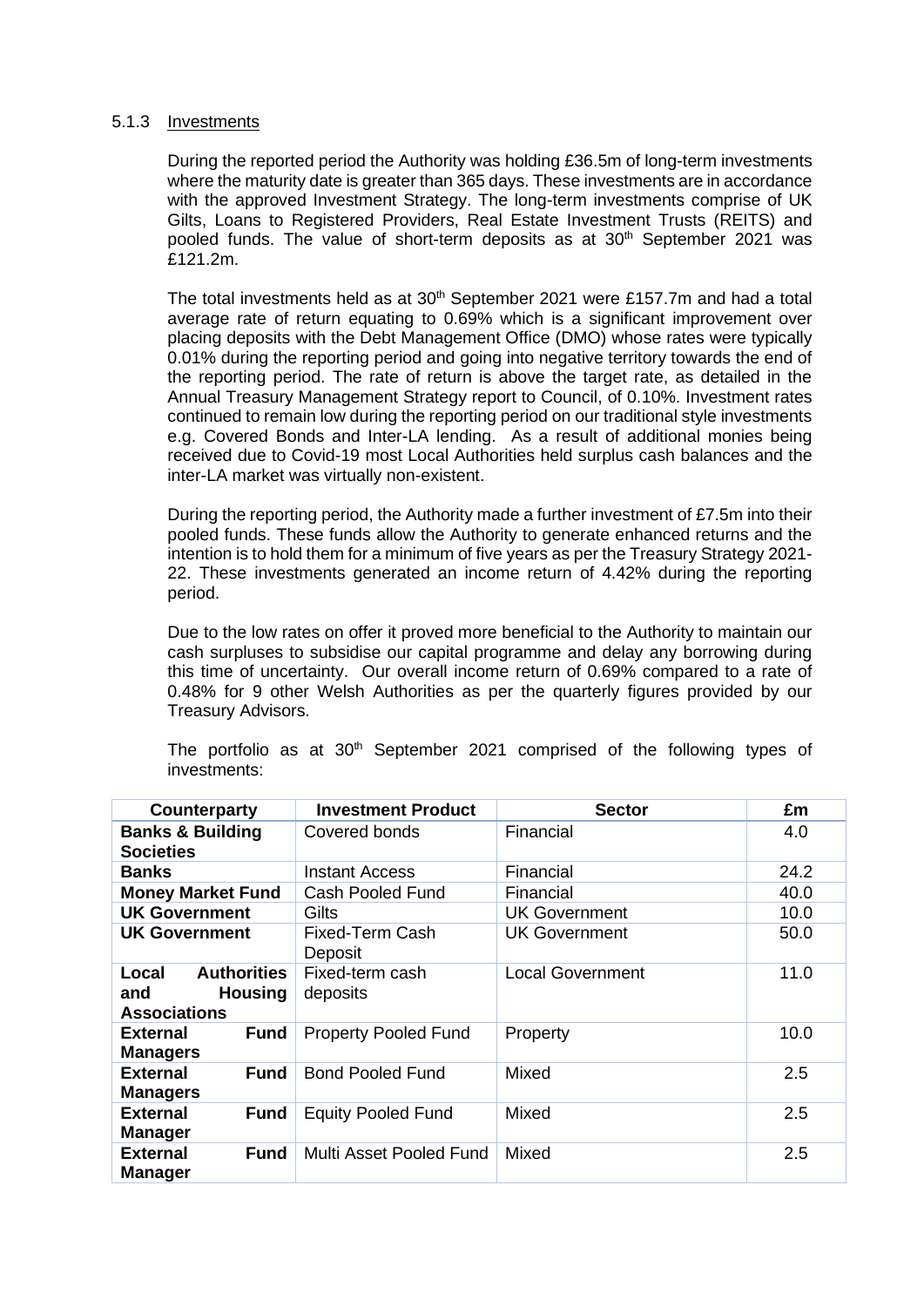| ⊩REIT | Pooled Fund                                             | Property |  |
|-------|---------------------------------------------------------|----------|--|
|       | Total Investments as at 30 <sup>th</sup> September 2021 |          |  |

#### 5.1.4 Economic Outlook

 The economic recovery from the coronavirus pandemic continued to dominate the first half of the financial year. Government initiatives continued to support the economy over the quarter but came to an end on 30<sup>th</sup> September 2021, with businesses required to either take back the 1.6 million workers on the furlough scheme or make them redundant.

The Bank of England (BoE) held Bank rate at 0.1% throughout the period and maintained its Quantitative Easing Programme at £895 billion, unchanged since the November 2020 meeting. In its September 2021 policy announcement, the BoE noted it now expected the UK economy to grow at a slower pace than was predicted in August, as the pace of the global recovery had shown signs of slowing and there were concerns inflationary pressures may be more persistent.

The path of CPI inflation is increasing and reached 5.1% in November 2021, due to higher energy prices and core goods inflation.

The easing of restrictions boosted activity during the second quarter of 2021 helping push GDP up by 5.5%. Bank expectations for GDP growth for the third quarter were revised down to 2.1% from 2.9% in part reflecting tighter supply conditions.

Globally, the US economy grew by 6.3% in Q1 2021 and then by an even stronger 6.6% in Q2 as the recovery continued. The Federal Reserve maintained the Federal Funds rate at between 0% and 0.25% over the period.

The European Central Bank maintained its base rate at 0% and deposit rate at -0.5%.

The 5-year UK bench gilt yield began the financial year at 0.36% but rose to 0.64% by the 30<sup>th</sup> September 2021. 10 year and 20-year gilt yields were 1.03% and 1.37% respectively at the end of the reporting period.

The Sterling Overnight Rate (SONIA) averaged 0.05% over the quarter.

Arlingclose expects Bank Rates to rise further during 2022 as per table below.

| <b>Official Bank Rate</b> | <b>Upside Risk</b> | Arlingclose<br>(Central case) | <b>Downside Risk</b> |
|---------------------------|--------------------|-------------------------------|----------------------|
| 2022/23 Q1                | 0.00               | 0.50%                         | $-0.25$              |
| 2022/23 Q2                | 0.25               | 0.50%                         | $-0.25$              |
| 2022/23 Q3                | 0.25               | 0.50%                         | $-0.25$              |
| 2022/23 Q4                | 0.50               | 0.50%                         | $-0.25$              |
| 2023/24                   | 0.50               | 0.50%                         | $-0.25$              |
| 2024/25                   | 0.50               | 0.50%                         | $-0.25$              |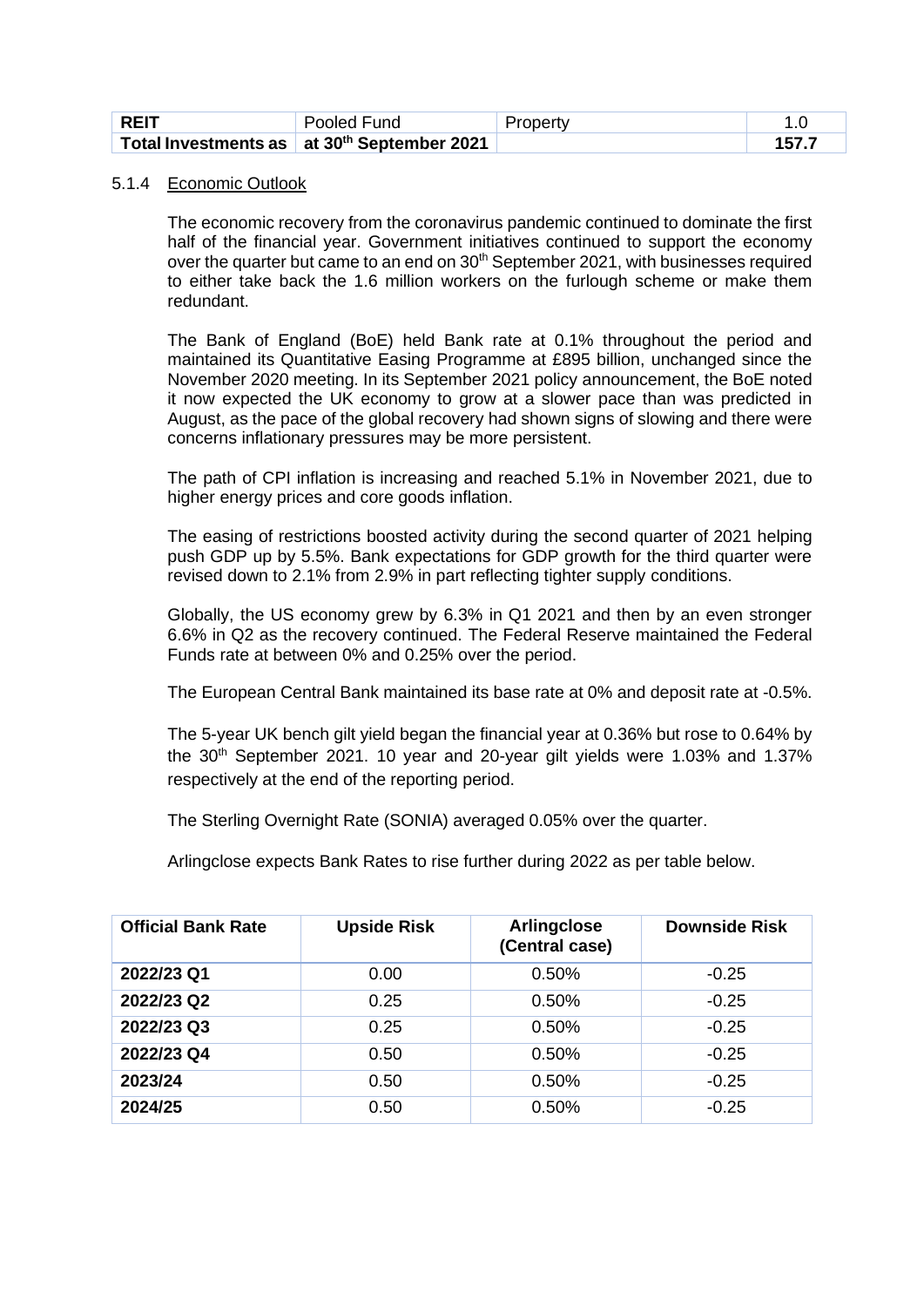# 5.1.5 Borrowing Update

Local Authorities can borrow from the PWLB provided they can confirm they are not planning to purchase 'investment assets primarily for yield' in the current or next two financial years with confirmation of the purpose of capital expenditure from the Section 151 Officer. Authorities that are purchasing or intending to purchase investment assets primarily for yield will not be able to access the PWLB except to refinance existing loans or to externalise internal borrowing. Acceptable use of PWLB borrowing includes service delivery, housing, regeneration, preventative action, refinancing and treasury management.

HM Treasury published further guidance on PWLB borrowing in August 2021 providing additional detail and clarification predominantly around the definition of 'investment asset primarily for yield'.

Competitive market alternatives may be available for authorities with or without access to the PWLB. However, the financial strength of the individual authority and borrowing purpose will be scrutinised by commercial lenders.

The authority is not planning to purchase any investment assets primarily for yield within the next 3 years and so is able to take advantage of the reduction in the PWLB borrowing rate.

The UK Infrastructure Bank, which is wholly owned and backed by HM Treasury, has been set up with £4bn of funding earmarked to lending to Local Authorities. Loans will be available for qualifying projects at gilt yield plus 0.6%, which is 0.2% lower than the PWLB certainty rate.

# 5.1.6 Counterparty Update

Credit Default Swap (CDS) spreads were flat over the period and are broadly in line with their pre-pandemic levels. The gap in spreads between UK ringfenced and nonringfenced entities continued to narrow. Over the period Fitch and Moody's upwardly revised to stable the outlook on a number of UK banks and building societies on our counterparty list, recognising their improved capital positions compared to last year and better economic growth prospects in the UK.

The successful vaccine rollout programme is credit positive for the financial services sector in general. While there is still uncertainty around the full extent of the losses banks and building societies will suffer due to the pandemic-related economic slowdown, the sector is in a generally better position compared to earlier this year and 2020.

At the end of this period Arlingclose had completed its full review of its credit advice on unsecured deposits. The maximum duration limit for UK bank entities was extended to 100 days whilst Nationwide BS and non-UK institutions remain on 35 days.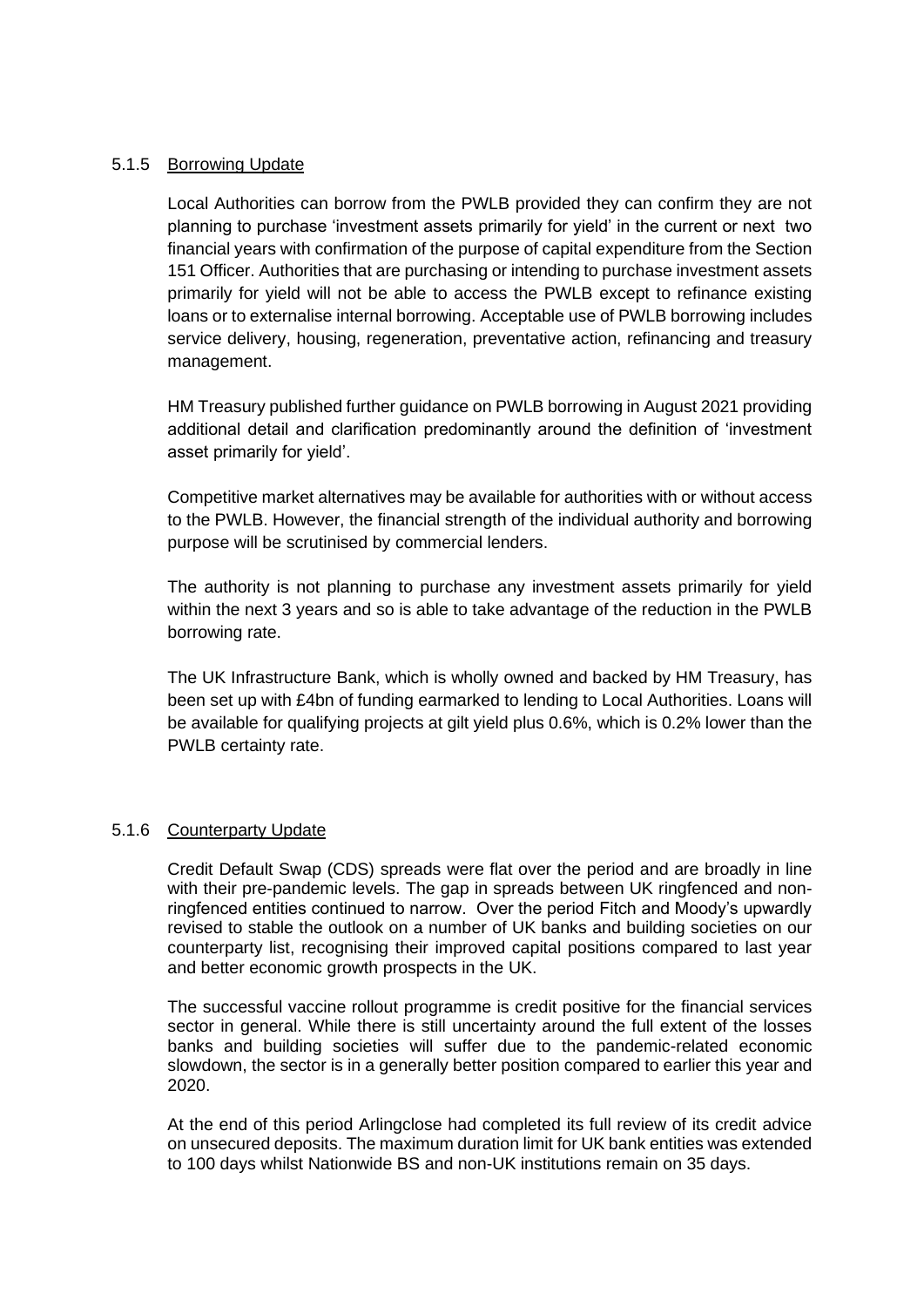#### 5.1.7 Non-Treasury Investments

The definition of investments in CIPFA's revised Treasury Management Code now covers all the financial assets of the Authority as well as other non-financial assets which the Authority holds primarily for financial return. Such investments can comprise of property; shared ownership housing; loans to local businesses/ subsidiaries; and shareholdings. During the reported period the Authority did not hold any non-treasury related investments.

# **5.2 Prudential Indicators**

#### 5.2.1 Capital Financing Requirement

The Capital Financing Requirement (CFR) measures the Authority's underlying need to borrow for a capital purpose. In accordance with best professional practice, the Authority does not associate borrowing with particular items or types of expenditure. In practice, the raising and repaying of loans is determined primarily by professional / expert advice and may not necessarily take place in the relevant year. In order to create an operating environment within which the Treasury Manager can legitimately react to appropriate advice, the various authorised limits as identified in Appendix 1 are set at a level in excess of the CFR. In the financial year to date, the Authority has been operating within the approved limits.

Appendix 1 shows a projected CFR value of £390.9m as at 31<sup>st</sup> March 2022. The actual CFR as at 31st March 2021 was £375.7m. Due to the pandemic certain capital schemes have been delayed or the scheme extended which has resulted in a lower funding requirement than budgeted.

# 5.2.2 Prudential Indicators – "Prudence"

The Prudential Indicators for Treasury Management are shown in Appendix 1, and the Authority is currently operating within the approved limits.

# 5.2.3 Prudential Indicators – "Affordability"

There is a requirement to analyse and report the capital financing costs and express those costs as a percentage of the net revenue streams of the Authority. These are identified in Appendix 2 and currently show a projected reduction from the original budget as a consequence of deferred borrowing for the General Fund.

#### 5.2.4 Capital Expenditure and Funding

A summary of capital expenditure and funding is attached at Appendix 3 and shows that there will be an underspend on the core capital budget for HRA due to delays as a result of Covid-19.

# **6**. **ASSUMPTIONS**

6.1 The details set out in the report are based on actuals that have occurred between  $1<sup>st</sup>$ April 2021 and 30<sup>th</sup> September 2021 (period 6).